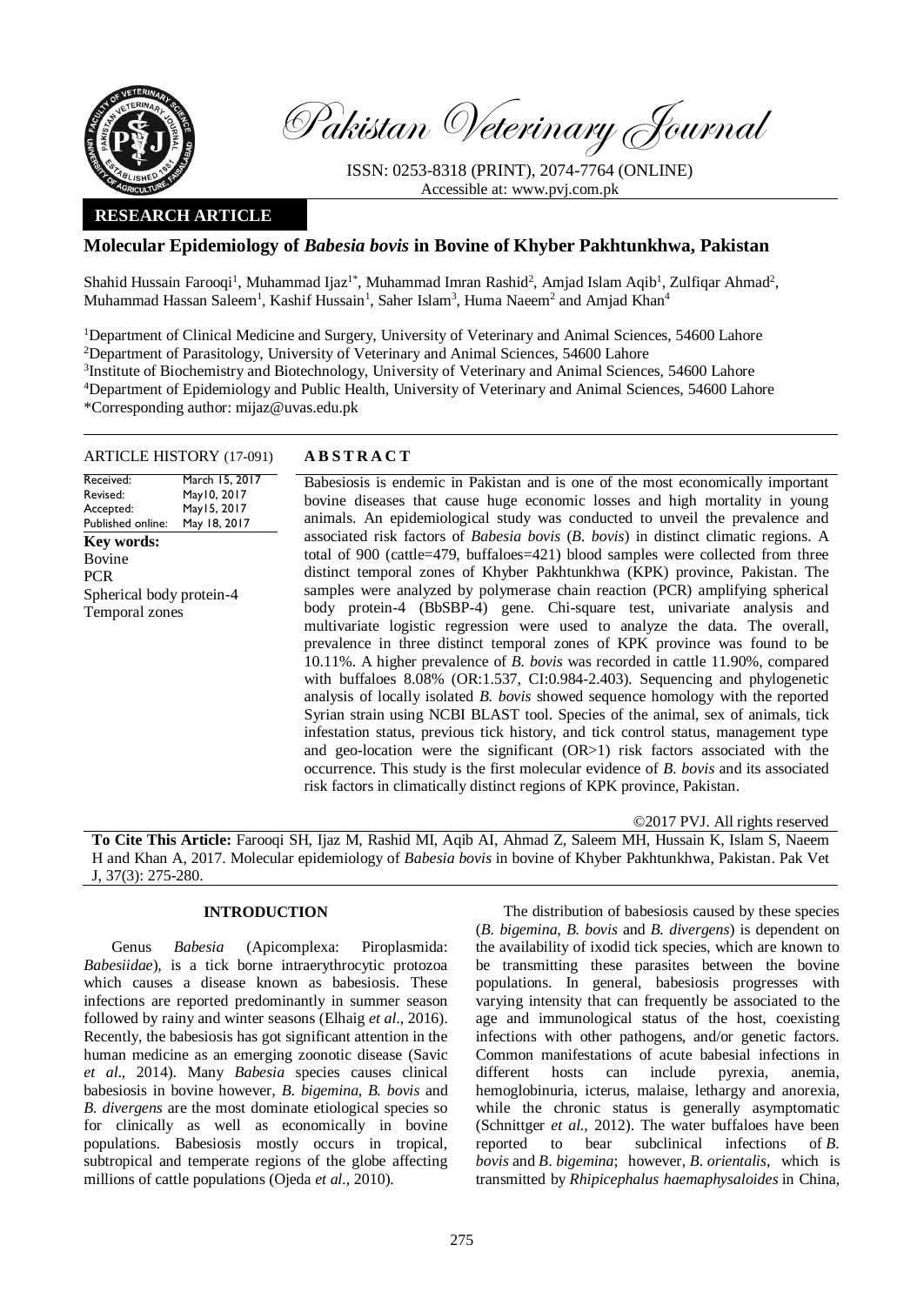is highly pathogenic to these animals and produces great economic losses (Uilenberg, 2006; He *et al.*, 2012).

The epidemiological studies in past from Pakistan have reported prevalence of babesiosis on the bases of microscopic examination of Giemsa-stained thin blood smear. The prevalence has been reported 2.85% in two research institutes i.e. NARC and BLPRI (Khan *et al*., 2004), 2.8% in district Peshawar (Afridi and Ahmad, 2005), 2.5% in district Kasur (Zahid *et al.,* 2005), 9.67% in district Sahiwal (Rashid *et al.,* 2010), 7.2% in district Sahiwal (Niazi *et al.,* 2010) and 6.57% in district Sargodha (Atif *et al.,* 2012).

Very few studies have been conducted on molecular prevalence of bovine babesiosis. In Punjab province, some studies have reported prevalence in various areas of the province. In district Kasur 33.33% prevalence has been reported (Durrani and Kamal, 2008), 18.75% prevalence in southern Punjab (Zulfiqar *et al.,* 2012), 11% in Livestock Experimental Station, Qadirabad (Chaudhry *et al.,* 2010). To date only one study has shown molecular prevalence of *B. bovis* in KPK Province of Pakistan. The study has reported prevalence 6.30% in calves and 10.60% in cows (Shams *et al.,* 2013). The phylogenetic study on *B. bovis* has not yet been conducted anywhere in Pakistan.

The laboratory diagnosis of clinical infection by piroplasms in cattle is usually based on detection of the parasite in Giemsa-stained blood smears. Carrier animals are important contributors to the transmission of the infection by tick bites. Hence, detection of piroplasms in carrier animals is very important to control the infection.

However, detection of piroplasms by microscopy is not easy and the commonly co-existing pathogenic and nonpathogenic species cannot be distinguished. Serological tests can be used to detect circulating antibodies, but cross reactivity between the species can occur (Papadopoulos *et al*., 1996). Several PCR based diagnostic procedures for the identification of these parasites have been developed (Birkenheuer *et al.,* 2003).

The data on molecular based epidemiology of *B. bovis* is still deficient in most parts of Pakistan. Therefore, this study focused the molecular epidemiology of *B. bovis* in different temporal regions of KPK province, Pakistan.

#### **MATERIALS AND METHODS**

**Sampling and primary screening:** This study was conducted in year 2015 (April to September). A total of 900 blood samples (n=300 per zone) were collected using multistage sampling from three temporal zones (02 districts/zone) of KPK province, Pakistan (Fig. 1). Temporal zones were selected based on agro-ecological conditions. The blood samples were collected from apparently healthy animals for microscopic examination of *Babesia-*like inclusion bodies in the Giemsa-stained thin blood smears (Fig. 2) adopting the protocol as used by Moretti *et al*. (2010). Additionally, approximately 3ml of blood was collected into vacutainers containing EDTA for DNA extraction. A piloted questionnaire was filled for each sample from the owner to study the assumed risk factors.



**Fig. 1:** Map of sampling area around six districts of KPK province.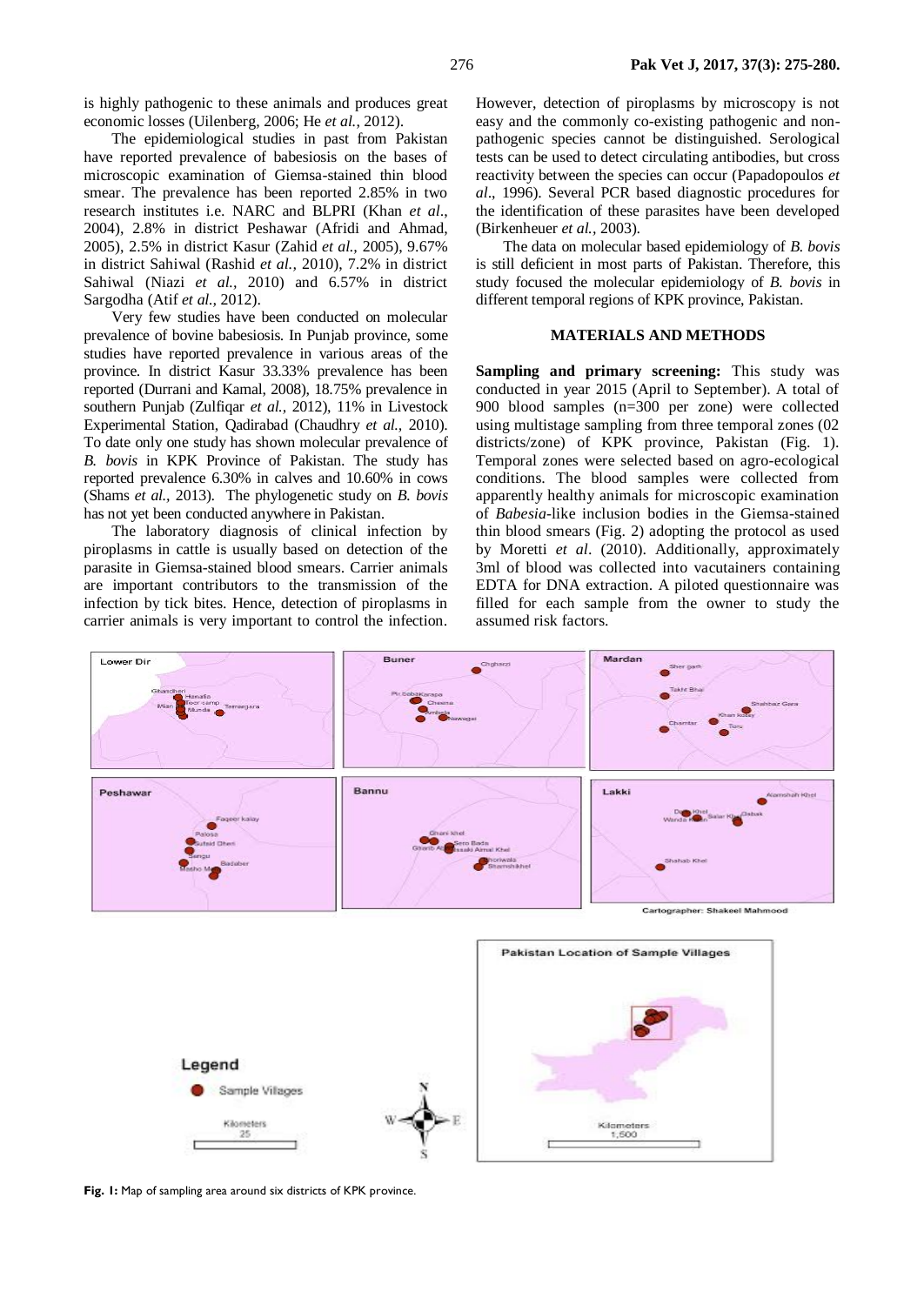### **Molecular diagnosis of** *B. bovis***:**

**DNA extraction, quantification and purity analysis:** Genomic DNA was extracted from 900 blood samples. The DNA extraction was carried out using DNA extraction kit (GeneAll®, Exgene™, 105-101) following the manufacturer's directions. The extracted DNA was checked for concentration (ng/μl) and purity by means of spectrophotometry using the wavelengths 260/280nm ratio, revealing the samples had suitable DNA for PCR amplification.

**PCR for the detection of** *B. bovis***:** The samples DNAs isolated were subjected to PCR, which amplified BbSBP-4 gene using primers reported by Terkawi *et al.* (2011b) (forward primer; 5'-AGTTGTTGGAGGAGGCTAAT-3', and reverse primer: 5'-TCCTTCTCGGCGTCCTTTTC-3'). PCR mixture was prepared in a final volume of 20µl consisting of 10µl of TOPreal™ qPCR 2x PreMIX, 2µl of DNA sample and 1µmol of each primer. Reaction was cycled 35 times after initial denaturation at 95°C for 5 minutes with denaturation at 95°C, annealing at 60°C and extension step at 72°C, each step was given 30 seconds, a final elongation at 72°C for 10 min was performed. A positive control and a negative control were included in each PCR run. The PCR products were observed for positive bands against a 100bp molecular ladder on ethidium bromide stained1.5% agarose gel (Fig. 3). The bands observed at 907bp level were considered for further confirmation through sequencing.

**Sequencing:** The bands on 1.5% agarose gel were cut using cutter and were subjected to gel extraction using gel extraction kit (Catalog no. K210012), following the manufacturer's directions. DNA concentration was checked by electrophoresis on 1% agarose gel. The samples were sent for sequencing to Macrogen-USA.

**Statistical analysis:** The data regarding prevalence and hypothesized risk factors were subjected to chi-square test, univariate analysis and multivariate logistic regression for analyses using Statistical Package for Social Sciences (SPSS) version 20. Odds ratios were determined to prove degree of association of risk factors. P-value less than 0.05 was considered significant.

#### **RESULTS**

In this study blood samples were collected from subsistent farms of three temporal zones of KPK, Pakistan (Fig. 1). The samples were processed both classically and molecularly based (microscopy and PCR). The samples showing intracellular inclusion bodies were declared positive while in PCR the amplification of 907bp fragment of BbSBP-4 gene revealed on a 1.5% agarose gel was declared positive test. The PCR based results (Fig. 3) of 900 apparently healthy animals (cattle=479; buffaloes=421) revealed 57 (11.90%) and 34 (08.08%) positive for babesiosis in cattle and buffaloes respectively.

The expected amplicons with sizes of 907bp were observed in 91 out of 900 samples. Twenty (20) out of 900 samples from apparently healthy animals, negative on microscopy were positive for *B. bovis* on PCR*.* The sensitivity of PCR was identified using concentrations of 0.1ng to 0.1pg of control positive DNA. The detection

limit of the PCR was 0.125pg and the primers specific for BbSBP-4 gene of this *B. bovis* did not amplify the *Anaplasma marginale* (positive), which is commonly found together infecting cattle. The PCR products for this gene were subjected to sequencing. It was carried out for the SBP-4 gene of 3 isolates collected from different hosts and geographic locations. These sequences were analyzed using BLAST and CLUSTAL W alignment. BLAST queries of the resulted sequenced nucleotides indicated the sequence identity with BbSBP-4 gene of *B. bovis*. For comparative purposes, the nucleotide sequences of *B. bovis*  from NCBI database were aligned. The amplicons showed 96-99% homology with the nucleotide sequences for this gene deposited in GenBank. The phylogenetic analysis was performed using Mega 7 program by maximum likelihood algorithm with bootstrapping at 1000 replications. The phylogenetic tree was constructed based on the 3 sequenced products (B2-B Bov-F, B11-B Bov-F, B5-B Bov-F) from KPK province, Pakistan (Fig. 4).



**Fig. 2:** Giemsa-stained thin blood smears results for intra-erythrocytic bodies resembling *Babesia*.



**Fig. 3:** PCR results of amplified 907bp DNA fragment of *B. bovis* SBP-4 gene against a known 100bp molecular weight marker. The lane M indicates molecular weight marker, lane +ve indicates control positive (*B. bovis*- USA) and lane 1-6 indicates positive samples of *B. bovis*.



**Fig. 4:** Phylogenetic tree for *B. bovis* SBP-4 gene sequence.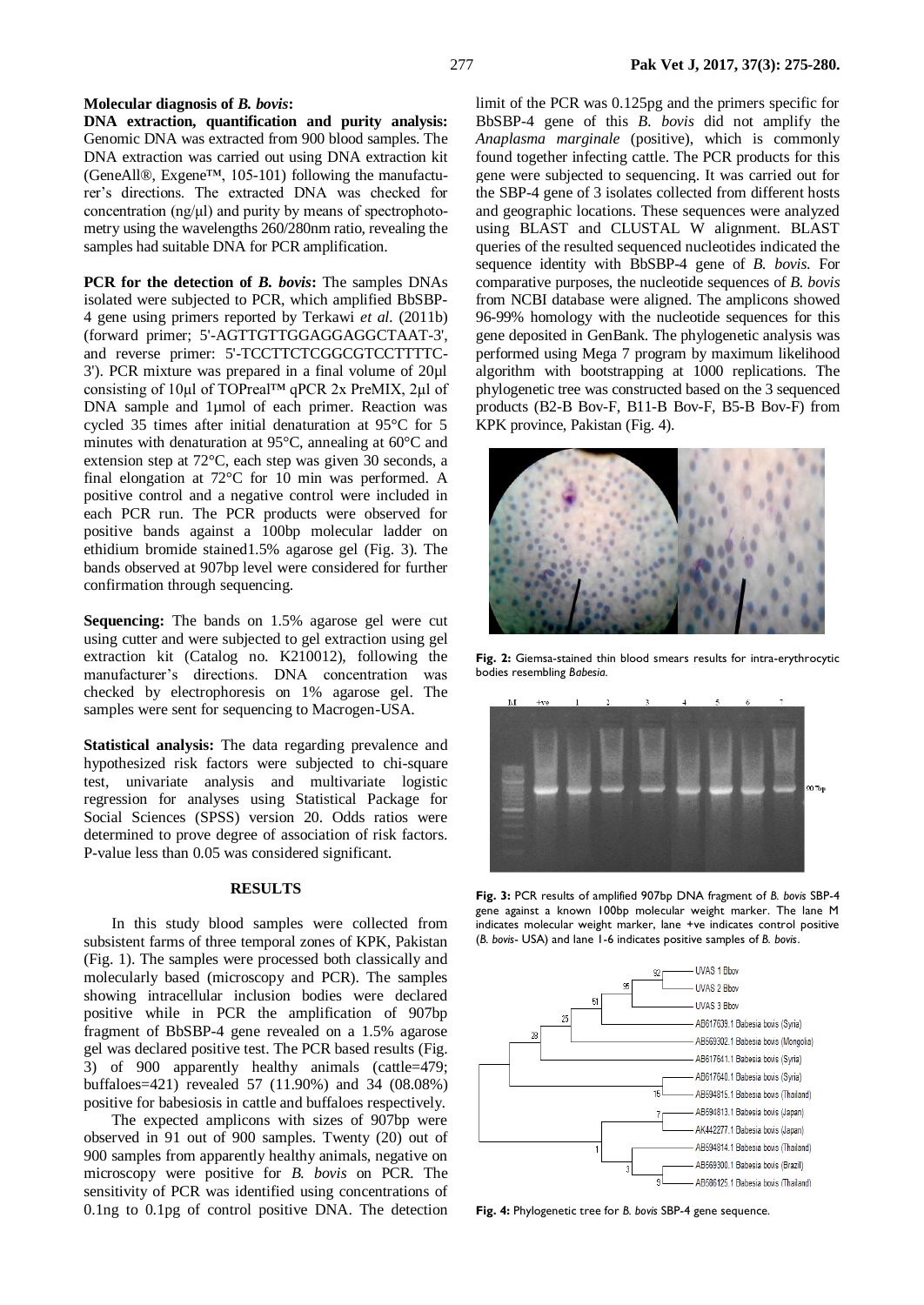|                                                        | No. Samples Examined |              |          |           |                 |         |
|--------------------------------------------------------|----------------------|--------------|----------|-----------|-----------------|---------|
| Variable                                               | Variable level       | $(n=900)$    |          | <b>OR</b> | M-H odds ratio  | P-value |
|                                                        |                      | Positive (%) | Negative |           | (OR) and 95% CI |         |
| Location<br>(Zone)                                     | Northern             | 38 (12.67)   | 262      |           |                 |         |
|                                                        | Central              | 31 (10.33)   | 269      | 0.437     | $0.187 - 1.019$ | 0.055   |
|                                                        | Southern             | 22 (07.33)   | 278      |           |                 |         |
| Specie of Animal                                       | Cattle               | 57 (11.90)   | 422      | 1.537     | 0.984-2.403     | 0.058   |
|                                                        | <b>Buffalo</b>       | 34 (08.08)   | 387      |           |                 |         |
| Ticks infestation status                               | <b>Yes</b>           | 52 (11.30)   | 408      | 1.310     | 0.846-2.030     | 0.225   |
|                                                        | No                   | 39 (08.86)   | 40 I     |           |                 |         |
| <b>Previous Tick History</b>                           | <b>Yes</b>           | 50 (13.26)   | 327      | 0.798     | $1.162 - 2.780$ | 0.008   |
|                                                        | No                   | 41 (07.84)   | 482      |           |                 |         |
| Ticks control status<br>Interval Between Acaricide use | Yes                  | 51 (08.76)   | 53 I     | 0.668     | $0.430 - 1.035$ | 0.07    |
|                                                        | No                   | 40 (12.58)   | 278      |           |                 |         |
|                                                        | $30$ days            | 04 (03.92)   | 098      |           |                 |         |
|                                                        | $>30$ days           | 47 (09.73)   | 436      | 2.679     | 0.912-7.870     | 0.012   |
|                                                        | None                 | 40 (12.70)   | 275      |           |                 |         |
|                                                        | Non descript         | 0(00.00)     | 003      |           |                 |         |
|                                                        | Sahiwal              | 07 (07.45)   | 087      |           |                 |         |
|                                                        | Achai                | 07 (06.73)   | 097      |           |                 |         |
| Breed of cattle                                        | Crossbred            | 16 (12.50)   | 112      | 0.740     | $0.591 - 0.910$ | 0.006   |
|                                                        | Fresian              | 15 (18.07)   | 068      |           |                 |         |
|                                                        | lersey               | 12(17.91)    | 055      |           |                 |         |
| Breed of buffalo                                       | Nili Ravi            | 13(08.23)    | 145      |           |                 |         |
|                                                        | Kundi                | 10(09.90)    | 091      | 1.037     | $0.683 - 1.571$ | 0.863   |
|                                                        | Non-descript         | 11(06.79)    | 151      |           |                 |         |
| Gender of Animal                                       | Male                 | 23 (14.38)   | 137      | 1.345     | 0.986-2.345     | 0.136   |
|                                                        | Female               | 68 (09.19)   | 672      |           |                 |         |
| Management Type                                        | Intensive            | 83 (10.36)   | 718      | 0.608     | $0.275 - 1.343$ | 0.495   |
|                                                        | Semi-Intensive       | 08 (08.08)   | 091      |           |                 |         |
|                                                        | <b>Sucklers</b>      | 13(13.68)    | 082      |           |                 |         |
| Age of Animal                                          | Young stalk          | 20 (09.09)   | 200      | 2.622     | $1.316 - 5.222$ | 0.006   |
|                                                        | Productive/old       | 58 (09.91)   | 527      |           |                 |         |

**Table 1:** Univariate analysis of the potential risk factors associated with the occurrence of babesiosis in bovine

**Table 2:** Multivariate analysis for risk factor associated with babesiosis in bovine of KPK province, Pakistan

| Potential Risk factors      | Regression coefficient | Standard error | <b>OR</b> | Upper-lower limit at 95% C.I. | P-value |
|-----------------------------|------------------------|----------------|-----------|-------------------------------|---------|
| Zone                        | 0.066                  | 0.473          | .068      | $0.422 - 2.701$               | 0.890   |
| <b>District</b>             | 0.140                  | 0.228          | I. I 5 I  | 0.736-1.800                   | 0.538   |
| Specie                      | 1.175                  | 0.463          | 3.237     | 1.307-8.018                   | 0.011   |
| <b>Breed</b>                | $-0.193$               | 0.101          | 0.824     | $0.677 - 1.004$               | 0.055   |
| Age                         | $-0.109$               | 0.171          | 0.897     | $0.641 - 1.254$               | 0.524   |
| Sex                         | 0.539                  | 0.270          | 1.714     | $1.010 - 2.910$               | 0.046   |
| Infestation                 | 0.139                  | 0.235          | 1.149     | $0.724 - 1.822$               | 0.556   |
| Previous tick history       | 0.376                  | 0.242          | .457      | 0.907-2.339                   | 0.120   |
| Tick control                | 0.199                  | 0.286          | 1.220     | $0.697 - 2.138$               | 0.486   |
| Interval of acaricide Usage | $-0.586$               | 0.239          | 0.557     | 0.349-0.889                   | 0.014   |
| Management                  | 0.448                  | 0.400          | .565      | $0.714 - 3.429$               | 0.263   |

The cumulative prevalence of the three temporal zones recorded using PCR was 10.11%. The highest prevalence was recorded from northern zone 12.67%, followed by central and southern zones with prevalence of 10.33% and 7.33%, respectively.

The assumed risk factors like geo-location, specie of animal, tick infestation status, previous tick history, ticks control status, acaricide usage, interval between acaricide usage, gender of animal, management type, age of animal and breed of animal were statistically analyzed (Table 1).

This study showed an overall 10.11% prevalence of babesiosis in KPK. A non-significant (P>0.05; OR=0.437; CI=0.187-1.019) association was recorded between geo location and prevalence of babesiosis in bovine. However, the highest prevalence was recorded from northern zone followed by central and southern zone respectively. Species of animals also showed a non-significant association (P>0.05) with prevalence of babesiosis. The odds ratio 1.537 (CI=0.984-2.403) however suggested animal's species as a potential risk factor for the disease dynamics. Tick infestation levels also showed a nonsignificant (P>0.05) association with prevalence of babesiosis. The odds ratio  $1.310$  (CI=0.846-2.030) however, declared the infestation status as the potential risk factor for the occurrence of babesiosis. The previous tick history showed a significant (P<0.05) association with prevalence of babesiosis. However, the odds ratio  $0.798$  (CI=1.162-2.780) suggested that the previous tick history was not a potential risk factor for the occurrence of babesiosis in bovine. The tick control status also showed a non-significant association (P>0.05) with prevalence of babesiosis. The odds ratio 0.668 (CI=0.430- 1.035) also suggested that tick control status is not a potential risk factor for the occurrence of babesiosis in bovine population of KPK province, Pakistan. The results suggested that there was a significant  $(P<0.05)$  association in interval between acaricide usage and prevalence of babesiosis. The odds ratio 2.679 (CI=0.912-7.870) also declared the acaricide usage interval as a potent risk factor for the prevalence of babesiosis in bovine population. The buffalo breeds were studied for association with disease prevalence. The results showed a significant association with disease prevalence (OR=1.037 (CI=0.683-1.57) however, the chi-square value considered it a nonsignificant factor (P>0.05). Similarly, cattle breeds were also studied and although the chi-square value suggested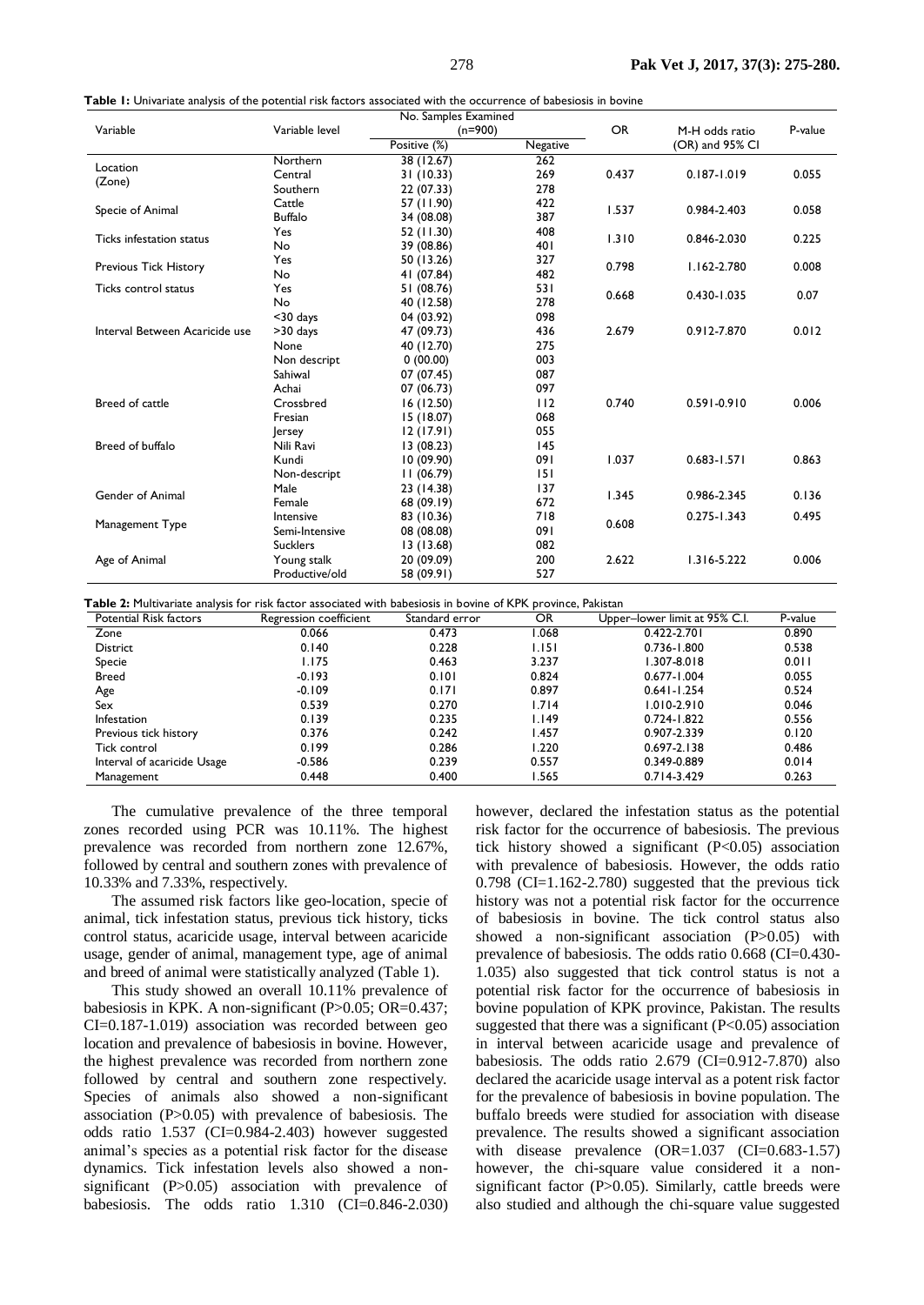cattle breeds as a significant factor  $(P<0.05)$  affecting the disease dynamics but the odds ratio did not agree with its inclusion as significant factor (OR=0.740 (CI=0.59-0.91). The results also showed a non-significant (P>0.05) association between species of animals and babesiosis. However, the prevalence was high in male than in female animals. The odds ratio 1.345 (CI= 0.986-2.345) declared the animal's gender as a potential risk factor for the occurrence of babesiosis. The study also shows a nonsignificant (P>0.05) association between the types of management with prevalence of babesiosis. The odds ratio  $0.608$  (CI= $0.275-1.343$ ) also declared management type as not a potential risk factor in the occurrence of babesiosis. The last factor studied was the age of animal, which showed a significant  $(P<0.05)$  association with prevalence of babesiosis. The odds ratio 2.622 (CI=1.316- 5.222) suggested that age of the animal is a potential risk factor for the occurrence of babesiosis in bovine population of KPK Pakistan.

Multivariable model was developed using the backward manual step-wise elimination process removing variables with largest P-values respectively (Table 2). If a variable was found no longer significant statistically, after adjustment for the other variables was removed. Variables were removed or retained from the final model after considering their Wald Statistic with a P*-*value of 0.05. The incidence of confounding in data was assessed via monitoring estimated coefficient values and also by checking that values did not change more than 10% after dropping non-significant variables from the final model. Data collected on piloted questionnaire regarding 11 predicting variables were analyzed using R-statistical software and association between the dependent and independent variables was determined using univariable and multivariable analysis. Automated and manual approaches were exercised, which produced comparable models. Key risk factors identified from all the approaches included zone, district, specie, breed, age, sex, tick infestation, previous tick history, tick control, interval between acaricide usage and management, respectively.

#### **DISCUSSION**

In the present study, the samples were primarily screened for babesiosis based on slides showing intraerythrocytic inclusion bodies under light microscope. Similar, protocol was practiced by Niazi *et al.* (2008), screening the farm animals for babesiosis using light microscopy. BbSBP-4, GeneBank accession number (AB594813) gene amplification for the molecular identification of *B. bovis* on PCR. This work conforms to that of Terkawi *et al.* (2012), who also amplified the BbSBP-4 gene for the molecular identification of *B. bovis* and declares as the sensitive tool for the detection of *B. bovis* infection in bovine. These results confirm the previous findings that babesial infections are common in cattle in Asian countries (Terkawi *et al.,* 2011a, 2012) to study the phylogenetic relationship between *Babesia* species of randomly selected bovine samples, PCR primers were utilized from previously published report from Terkawi *et al.* (2011b) based on nucleotide sequences of BbSBP genes. *B. bovis*-specific PCR assay specifically identified *B. bovis* DNA sample, and no amplifications were observed for DNA samples derived from *A. marginale*. The maximum likelihood tree (boot strapping method at 1000 replications) inferred with BbSBP gene sequences of *B. bovis* isolates determined in this study. The closely related sequences of *B. bovis* SBP-4 genes retrieved from GenBank were also incorporated in the phylogeny. The phylogenetic analyses made it worth noting that, the isolates from this study were clearly distinct from other closely related taxa whose sequences were obtained from the GenBank database. Interestingly, it was observed that, the isolates of this study i.e. B2, B5 and B11, clustered positively with Syrian strain of *B. bovis* (Accession no. AB617639.1) in the GenBank. This suggests the higher homology of our isolates with the published strains.

In the present study, the overall prevalence of *B. bovis* was found 10.11% in three climatic zones of KPK province, Pakistan. Similar, findings have been reported by Zulfiqar *et al.* (2012). They found 10% prevalence of *B. bovis* in Layyah and Bahawalnagar districts of Punjab province Pakistan. The similarity in the prevalence between the two study areas can be attributed to the tick vector distribution, study period of the year and climatic similarities. In another study, the close results have been reported from district Sahiwal (Niazi *et al*., 2008). They reported 13% prevalence of *B. bovis* infection. Similarly, Chaudhry *et al.* (2010) also reported 11% prevalence of *B. bovis* in crossbred carrier cattle kept at Livestock Experimental Station, Qadirabad, from June to August 2005. The zone wise prevalence of *B. bovis* was studied in the current research, the prevalence of *B. bovis* in northern zone was found to be 12.67% followed by central and southern zone showing prevalence of 10.33% and 7.33%, respectively these findings also positively conform to the findings of above published data.

The analysis of risk factors associated with *B. bovis*  infection showed a significant association. The major risk factors revealed during the study were; specie of animal, sex of animal, breed of animal, previous history of tick infestation and interval between acaricide usage. Specie of animal and prevalence were significantly associated and cattle showed higher prevalence than buffaloes in the current study. Similar, findings have been dictated by Vahora *et al.* (2012) reporting higher prevalence in cattle than in buffaloes. This prevalence changes can be attributed to the higher vulnerability of cattle to the tick burden as compared to buffaloes. Next factor, found significantly associated with babesiosis prevalence was sex of animal. Male were found more susceptible to babesial infections as compared to the female animals. Similar, findings have been reported by Iqbal *et al.* (2011), and other scientists (Durrani and Kamal, 2008; Atif *et al.,* 2012b) reporting a higher prevalence in male than in female animals. The reason for the higher prevalence in males than females could be the negligence of farmers towards the male stock. Another factor, studied in the current project was breed of animal, found significantly associated with the disease prevalence. The exotic animals and their crosses were mostly affected as compared to the local breeds of cattle and buffaloes. These findings are in line with the results of Atif *et al.*  (2012b) who also reported a higher prevalence of babesiosis in crossbred and exotic animals compared to